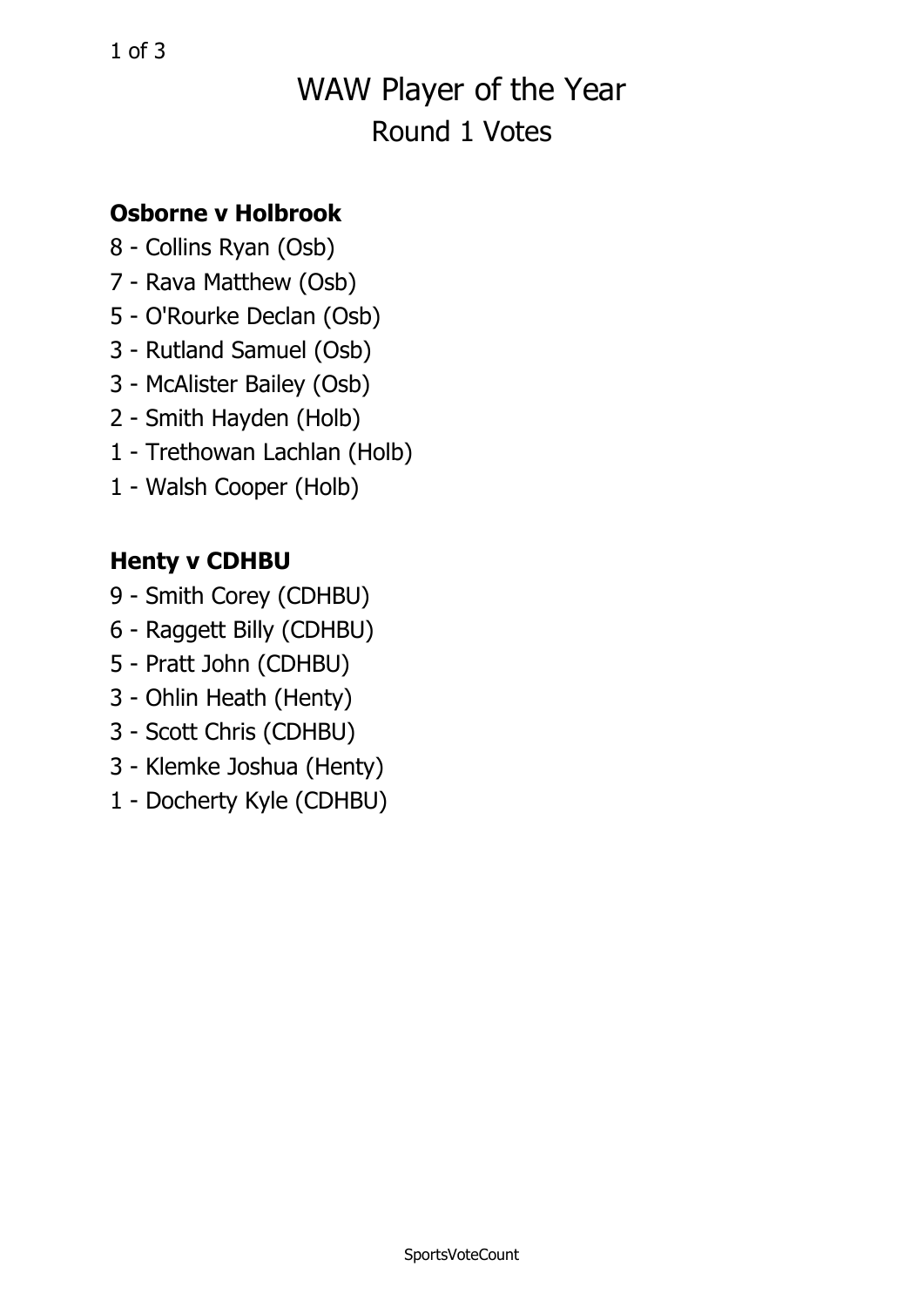# WAW Player of the Year Round 1 Votes

#### **Jindera v Rand-Walb-Walla**

- 5 Middleton Daniel (Jind)
- 5 Lawrence Mitchell (Jind)
- 4 Avage Jack (Jind)
- 4 Dykes Isaac (Jind)
- 3 Dight Lachie (Jind)
- 3 Duck Christopher (RWW)
- 3 Rowe Alexander (Jind)
- 2 Herzich Samuel (RWW)
- 1 Dower Ben (Jind)

### **Culcairn <sup>v</sup> Murray Magpies**

- 7 Wright Nicholas (Culc)
- 5 Turvey Shaun (Culc)
- 5 White James (Culc)
- 4 Falkner Peter (Magpies)
- 4 Burhop Zachary (Culc)
- 3 McAliece Cassidy (Culc)
- 2 Bodycott Elijah (Culc)